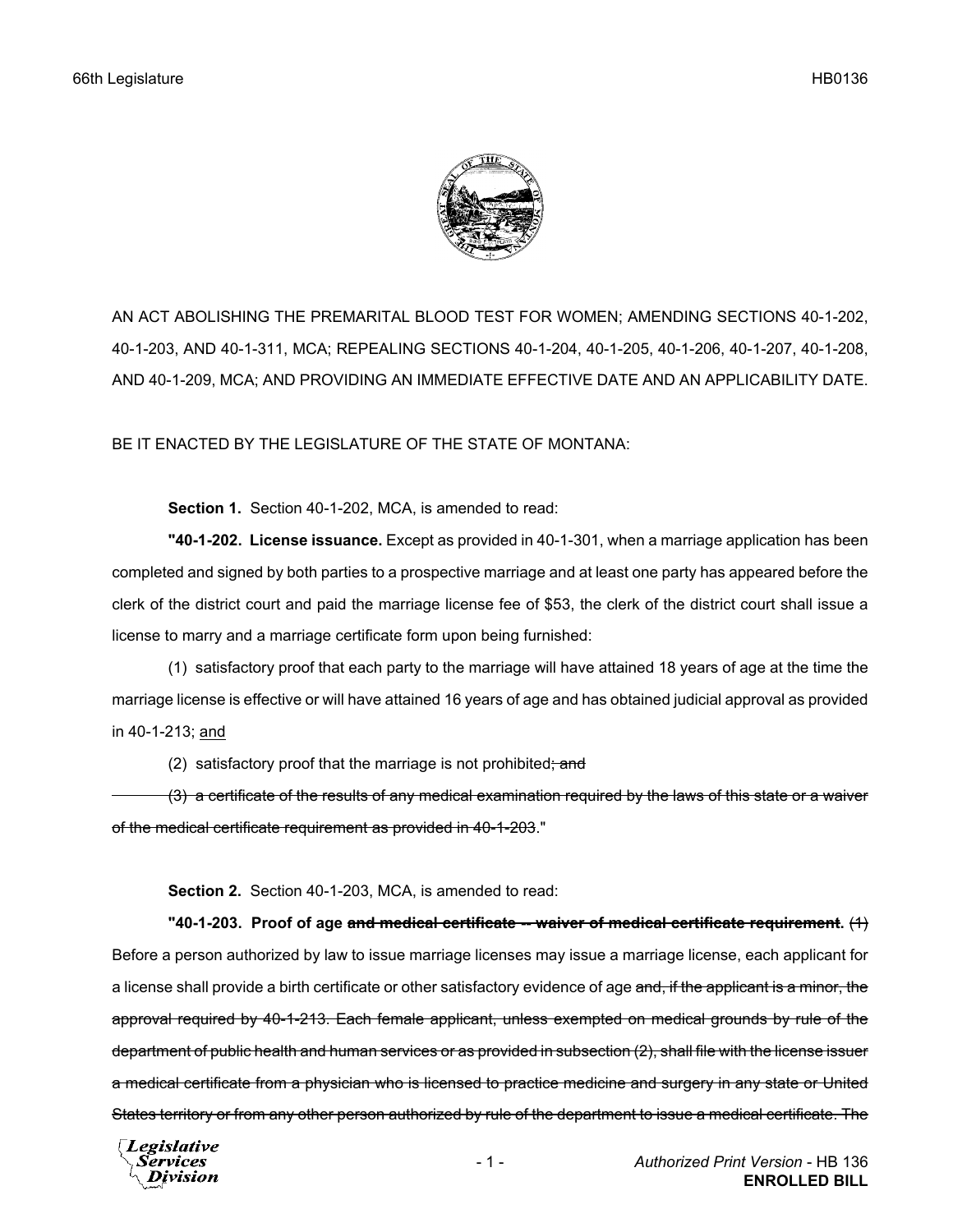certificate must state that the applicant has been given a blood test for rubella immunity, that the report of the test results has been shown to the applicant tested, and that the other party to the proposed marriage contract has examined the report.

(2) In lieu of a medical certificate, applicants for a marriage license may file an informed consent form acknowledging receipt and understanding of written rubella immunity information and declining rubella immunity testing. Filing of an informed consent form will effect a waiver of the requirement for a blood test for rubella immunity. Informed consent must be recorded on a form provided by the department and must be signed by both applicants. The informed consent form must include:

(a) the reasons for undergoing a blood test for rubella immunity;

(b) the information that the results would provide about the woman's rubella antibody status;

(c) the risks associated with remaining uninformed of the rubella antibody status, including the potential risks posed to a fetus, particularly in the first trimester of pregnancy; and

(d) contact information indicating where applicants may obtain additional information regarding rubella and rubella immunity testing.

(3) A person who by law is able to obtain a marriage license in this state is also able to give consent to any examinations, tests, or waivers required or allowed by this section. In submitting the blood specimen to the laboratory, the physician or other person authorized to issue a medical certificate shall designate that it is a premarital test."

**Section 3.** Section 40-1-311, MCA, is amended to read:

**"40-1-311. Declaration of marriage without solemnization.** (1) Persons desiring to may consummate a marriage by written declaration in this state without the solemnization provided for in 40-1-301 shall, prior to executing the declaration, secure the medical certificate required by this chapter. The declaration and the certificate or the waiver provided for in 40-1-203 must be filed by the clerk of the district court in the county where the contract was executed.

- (2) A declaration of marriage must contain substantially the following:
- (a) the names, ages, and residences of the parties;
- (b) the fact of marriage;
- (c) the name of father and maiden name of mother of both parties and address of each;

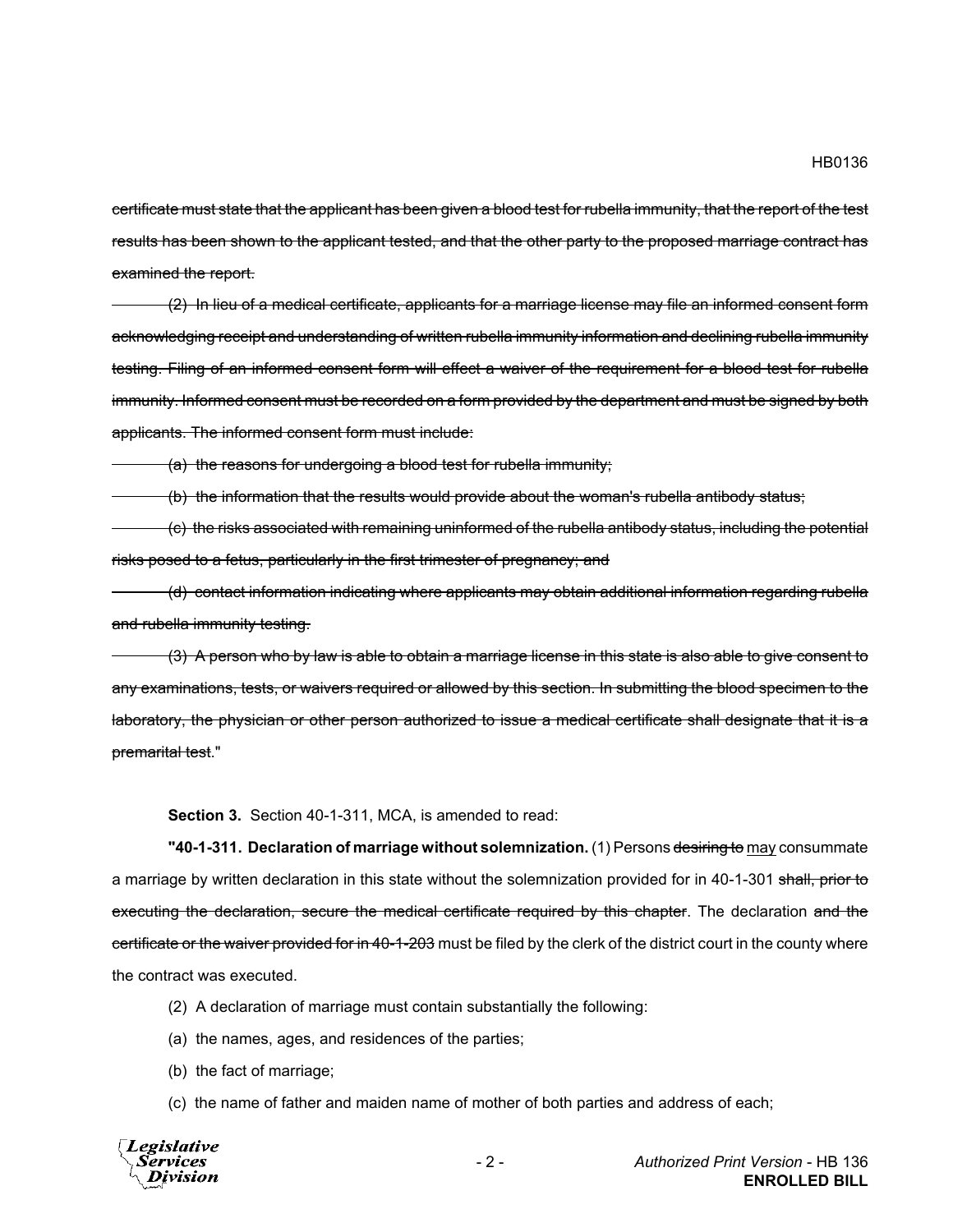(d) a statement that both parties are legally competent to enter into the marriage contract.

(3) The declaration must be subscribed by the parties and attested by at least two witnesses and formally acknowledged before the clerk of the district court of the county.

(4) The fee for filing a declaration is \$53 and must be paid to the clerk at time of filing."

**Section 4. Repealer.** The following sections of the Montana Code Annotated are repealed:

- 40-1-204. Contents and form of medical certificate.
- 40-1-205. Certificates from other states or for military personnel -- when acceptable.
- 40-1-206. Premarital test -- approved laboratories -- rules.
- 40-1-207. Examination by health officer.
- 40-1-208. Penalties.
- 40-1-209. Expenses.

**Section 5. Effective date.** [This act] is effective on passage and approval.

**Section 6. Applicability.** [This act] applies to marriage licenses applied for on or after [the effective date of this act].

- END -

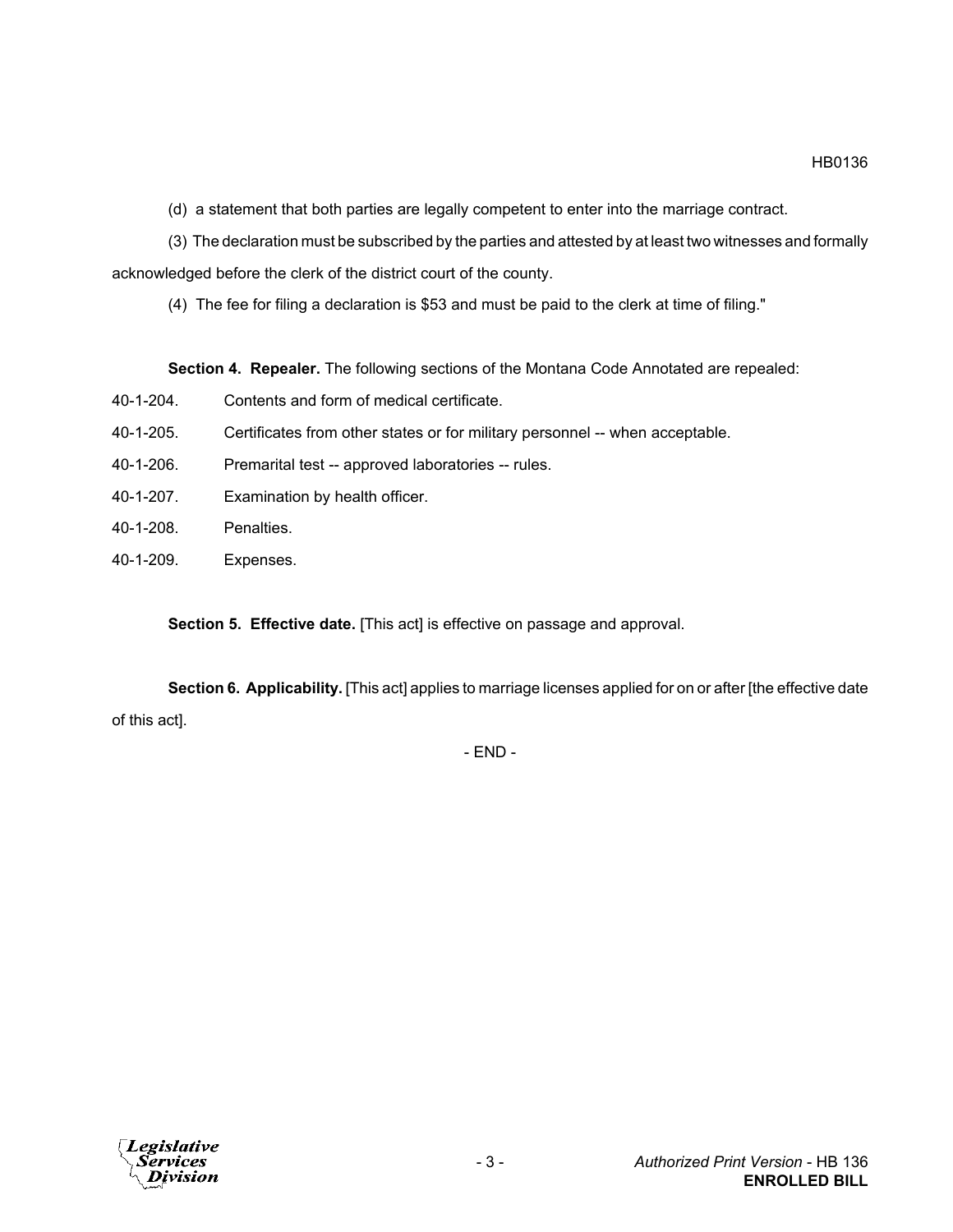I hereby certify that the within bill, HB 0136, originated in the House.

## Speaker of the House

| Signed this | day     |
|-------------|---------|
| of          | , 2019. |

## Chief Clerk of the House

## President of the Senate

| Signed this | day     |
|-------------|---------|
| of          | , 2019. |